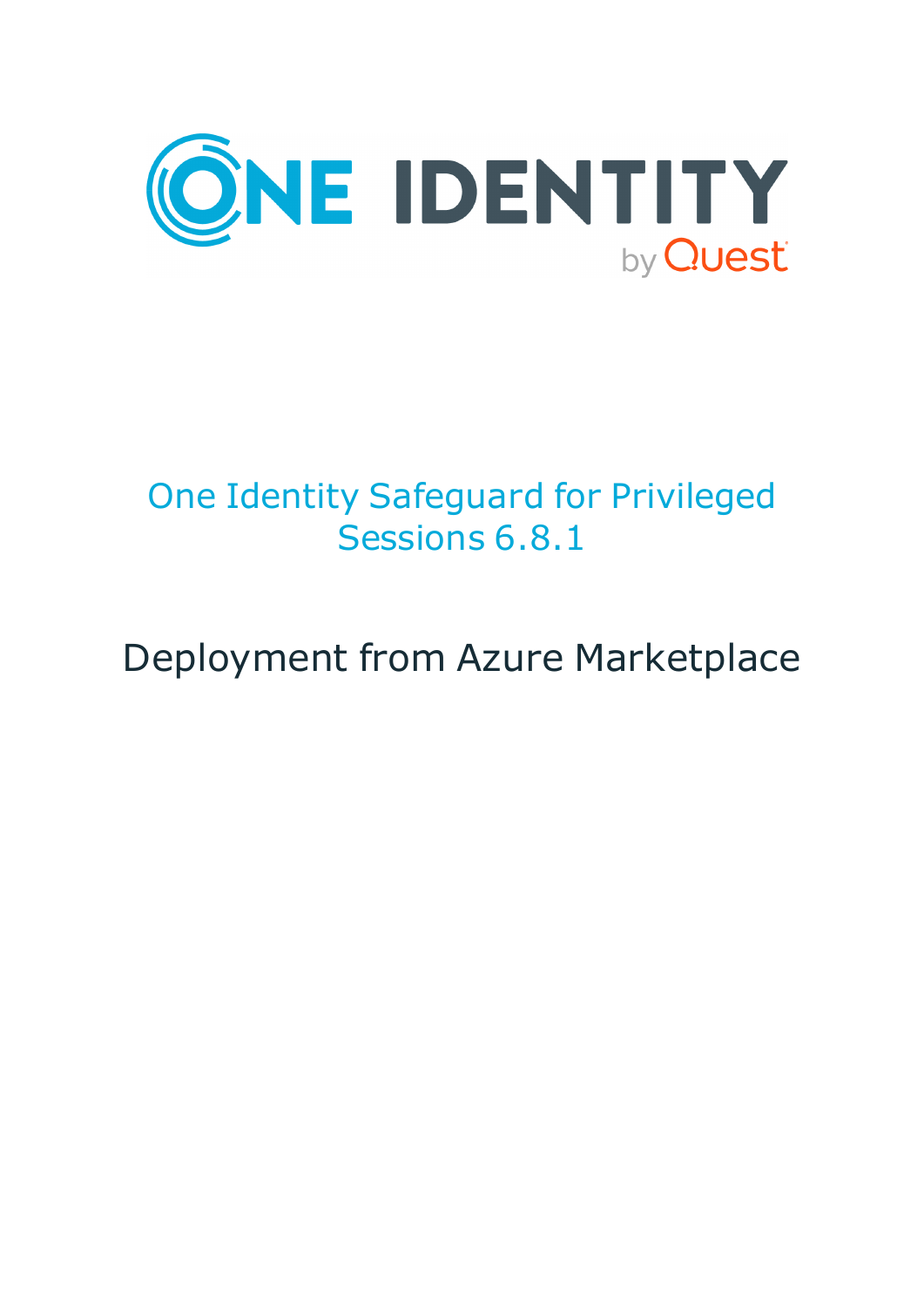#### **Copyright 2021 One Identity LLC.**

#### **ALL RIGHTS RESERVED.**

This guide contains proprietary information protected by copyright. The software described in this guide is furnished under a software license or nondisclosure agreement. This software may be used or copied only in accordance with the terms of the applicable agreement. No part of this guide may be reproduced or transmitted in any form or by any means, electronic or mechanical, including photocopying and recording for any purpose other than the purchaser's personal use without the written permission of One Identity LLC .

The information in this document is provided in connection with One Identity products. No license, express or implied, by estoppel or otherwise, to any intellectual property right is granted by this document or in connection with the sale of One Identity LLC products. EXCEPT AS SET FORTH IN THE TERMS AND CONDITIONS AS SPECIFIED IN THE LICENSE AGREEMENT FOR THIS PRODUCT, ONE IDENTITY ASSUMES NO LIABILITY WHATSOEVER AND DISCLAIMS ANY EXPRESS, IMPLIED OR STATUTORY WARRANTY RELATING TO ITS PRODUCTS INCLUDING, BUT NOT LIMITED TO, THE IMPLIED WARRANTY OF MERCHANTABILITY, FITNESS FOR A PARTICULAR PURPOSE, OR NON-INFRINGEMENT. IN NO EVENT SHALL ONE IDENTITY BE LIABLE FOR ANY DIRECT, INDIRECT, CONSEQUENTIAL, PUNITIVE, SPECIAL OR INCIDENTAL DAMAGES (INCLUDING, WITHOUT LIMITATION, DAMAGES FOR LOSS OF PROFITS, BUSINESS INTERRUPTION OR LOSS OF INFORMATION) ARISING OUT OF THE USE OR INABILITY TO USE THIS DOCUMENT, EVEN IF ONE IDENTITY HAS BEEN ADVISED OF THE POSSIBILITY OF SUCH DAMAGES. One Identity makes no representations or warranties with respect to the accuracy or completeness of the contents of this document and reserves the right to make changes to specifications and product descriptions at any time without notice. One Identity does not make any commitment to update the information contained in this document.

If you have any questions regarding your potential use of this material, contact:

One Identity LLC. Attn: LEGAL Dept 4 Polaris Way Aliso Viejo, CA 92656

Refer to our Web site ([http://www.OneIdentity.com](http://www.oneidentity.com/)) for regional and international office information.

#### **Patents**

One Identity is proud of our advanced technology. Patents and pending patents may apply to this product. For the most current information about applicable patents for this product, please visit our website at [http://www.OneIdentity.com/legal/patents.aspx](http://www.oneidentity.com/legal/patents.aspx).

#### **Trademarks**

One Identity and the One Identity logo are trademarks and registered trademarks of One Identity LLC. in the U.S.A. and other countries. For a complete list of One Identity trademarks, please visit our website at [www.OneIdentity.com/legal](http://www.oneidentity.com/legal). All other trademarks are the property of their respective owners.

#### **Legend**

**WARNING: A WARNING icon highlights a potential risk of bodily injury or property damage, for which industry-standard safety precautions are advised. This icon is often associated with electrical hazards related to hardware.**

**CAUTION: A CAUTION icon indicates potential damage to hardware or loss of data if** A **instructions are not followed.**

SPS Deployment from Azure Marketplace Updated - 15 January 2021, 06:16 Version - 6.8.1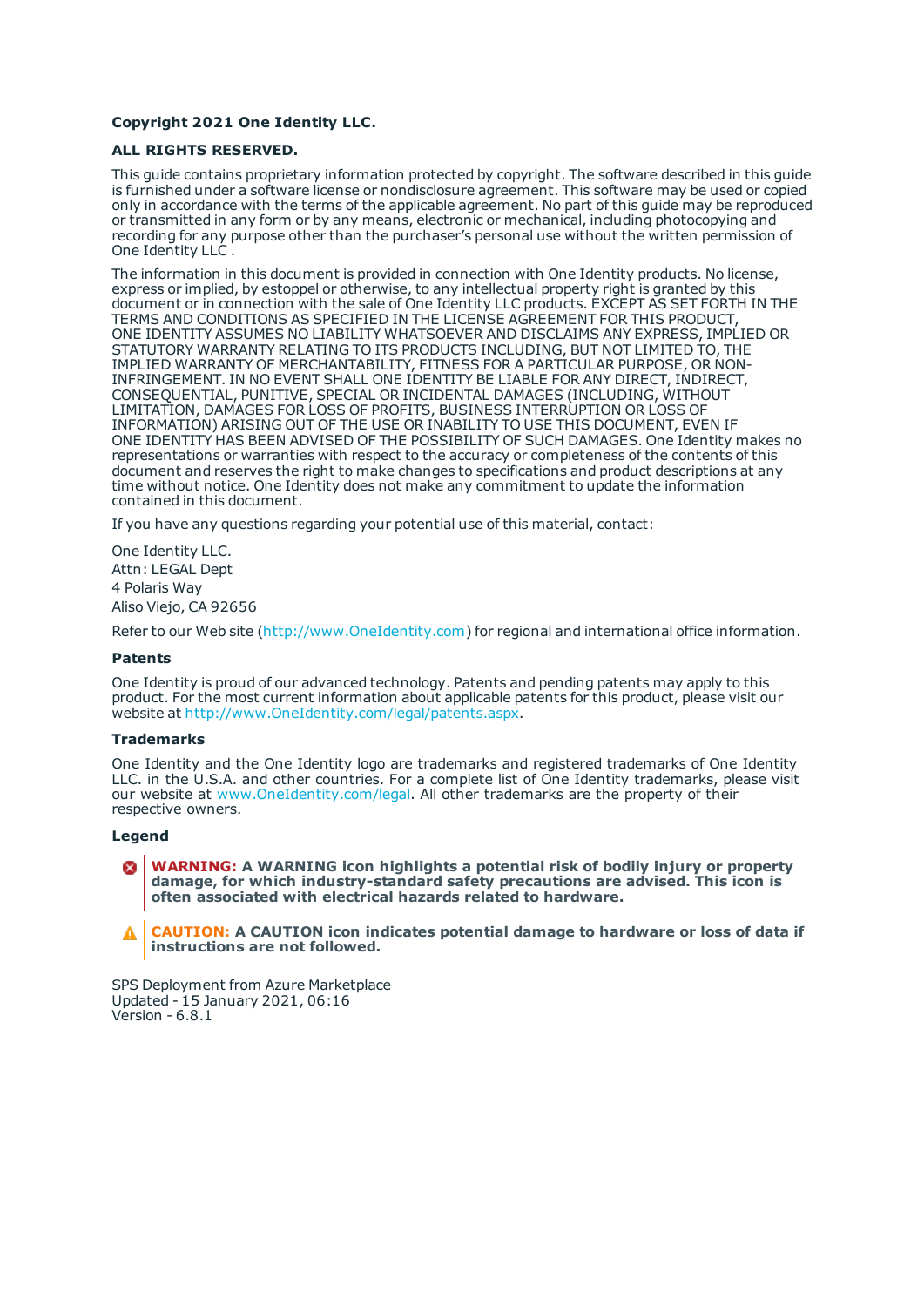## **Contents**

| Deploying One Identity Safeguard for Privileged Sessions from the Azure        |  |
|--------------------------------------------------------------------------------|--|
|                                                                                |  |
|                                                                                |  |
| Deploy One Identity Safeguard for Privileged Sessions from the Microsoft Azure |  |
|                                                                                |  |
|                                                                                |  |
|                                                                                |  |
|                                                                                |  |
|                                                                                |  |
|                                                                                |  |

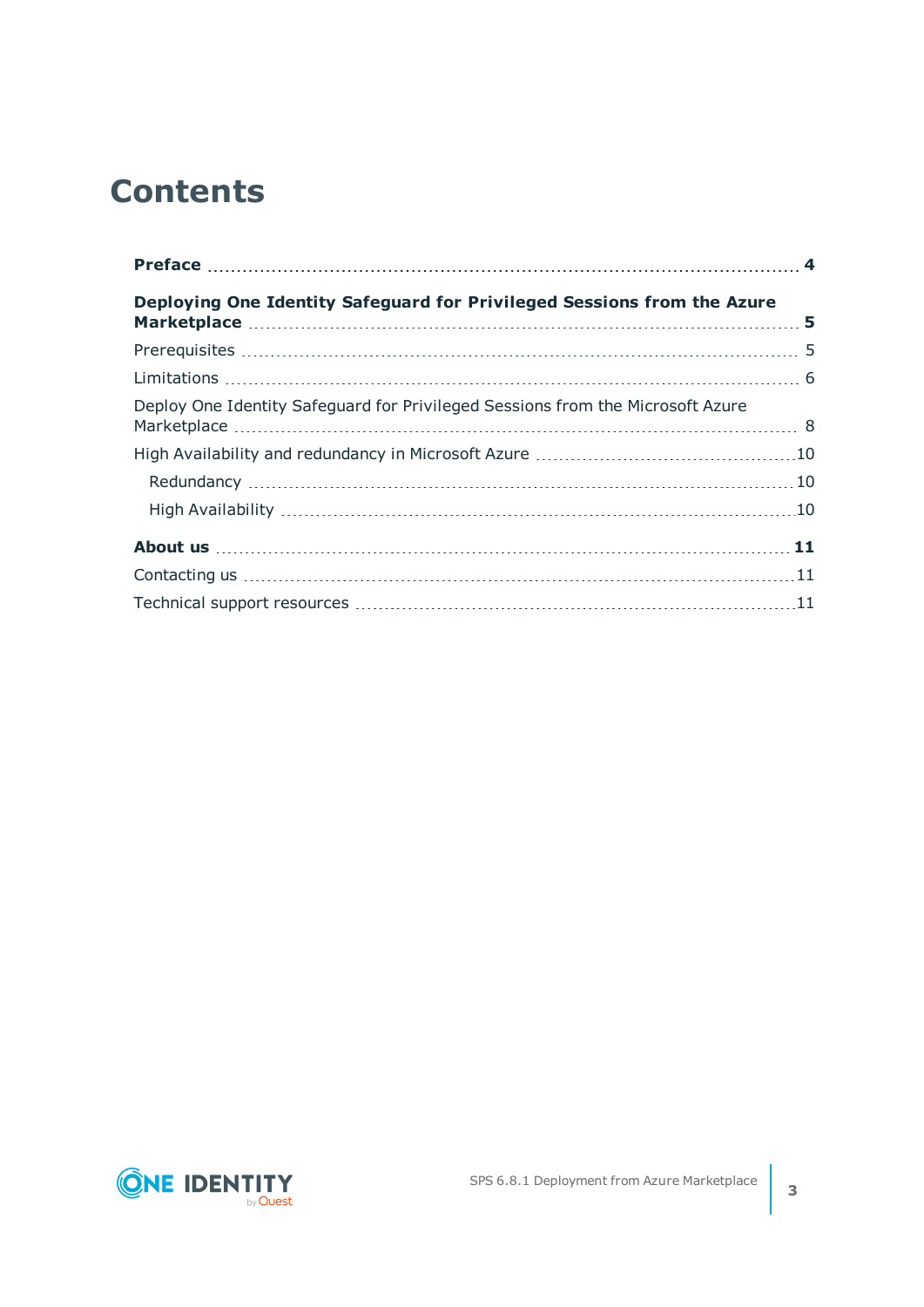# **Preface**

**1**

<span id="page-3-0"></span>This document describes how to deploy One Identity Safeguard for Privileged Sessions (SPS) as a Virtual Machine from the Azure Marketplace.

NOTE: When setting up a virtual environment, carefully consider the configuration aspects such as CPU, memory availability, I/O subsystem, and network infrastructure to ensure the virtual layer has the necessary resources available. Please consult One [Identity's](https://support.oneidentity.com/essentials/support-guide#tab3) Product [Support](https://support.oneidentity.com/essentials/support-guide#tab3) Policies for more information on environment virtualization.

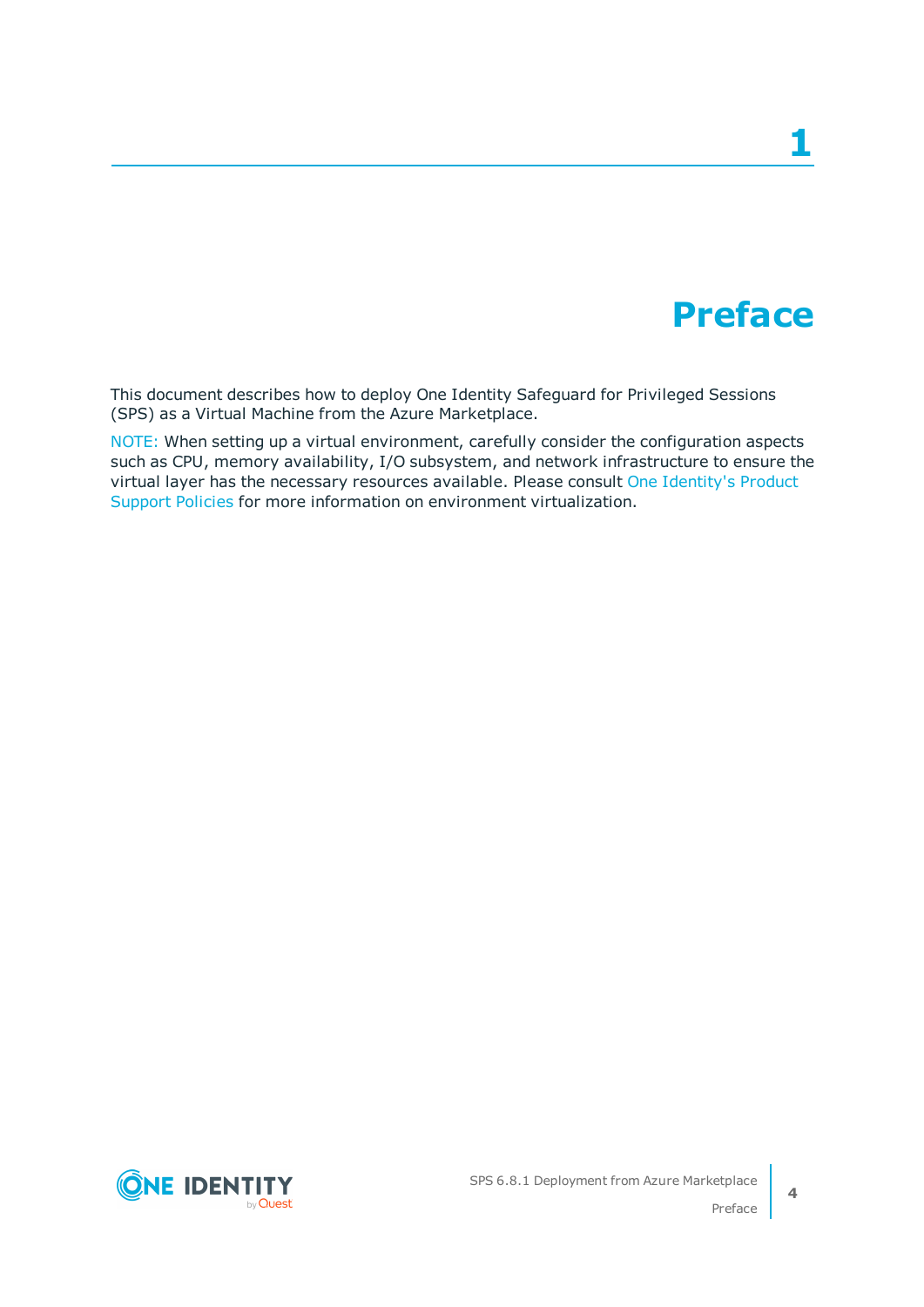# <span id="page-4-0"></span>**Deploying One Identity Safeguard for Privileged Sessions from the Azure Marketplace**

This guide provides detailed descriptions for deploying One Identity Safeguard for Privileged Sessions (SPS) from the Microsoft Azure Marketplace.

### **Before you start:**

Before you start evaluating SPS, make sure you understand what SPS is and how it works. This information can greatly help you get SPS operational.

## <span id="page-4-1"></span>**Prerequisites**

The following prerequisites must be met to deploy SPS in Microsoft Azure:

- You have a valid One Identity Safeguard for Privileged Sessions license. When deployed from the Microsoft Azure Marketplace, the One Identity Safeguard for Privileged Sessions uses the "Bring your own license" model. Note that to deploy two active SPS nodes as an availability set, you must purchase two standalone SPS licenses. To purchase a license, [contact](https://www.oneidentity.com/buy/) our Sales Team.
- Microsoft recommends to use the Azure Resource Manager (ARM) [deployment](https://docs.microsoft.com/en-us/azure/azure-resource-manager/resource-manager-deployment-model) model. When you install SPS from the Azure Marketplace, SPS supports only this deployment method. If you need to deploy SPS into and infrastructure that uses the Classic deployment model, contact your One Identity sales representative.
- . You have a Microsoft Azure account.

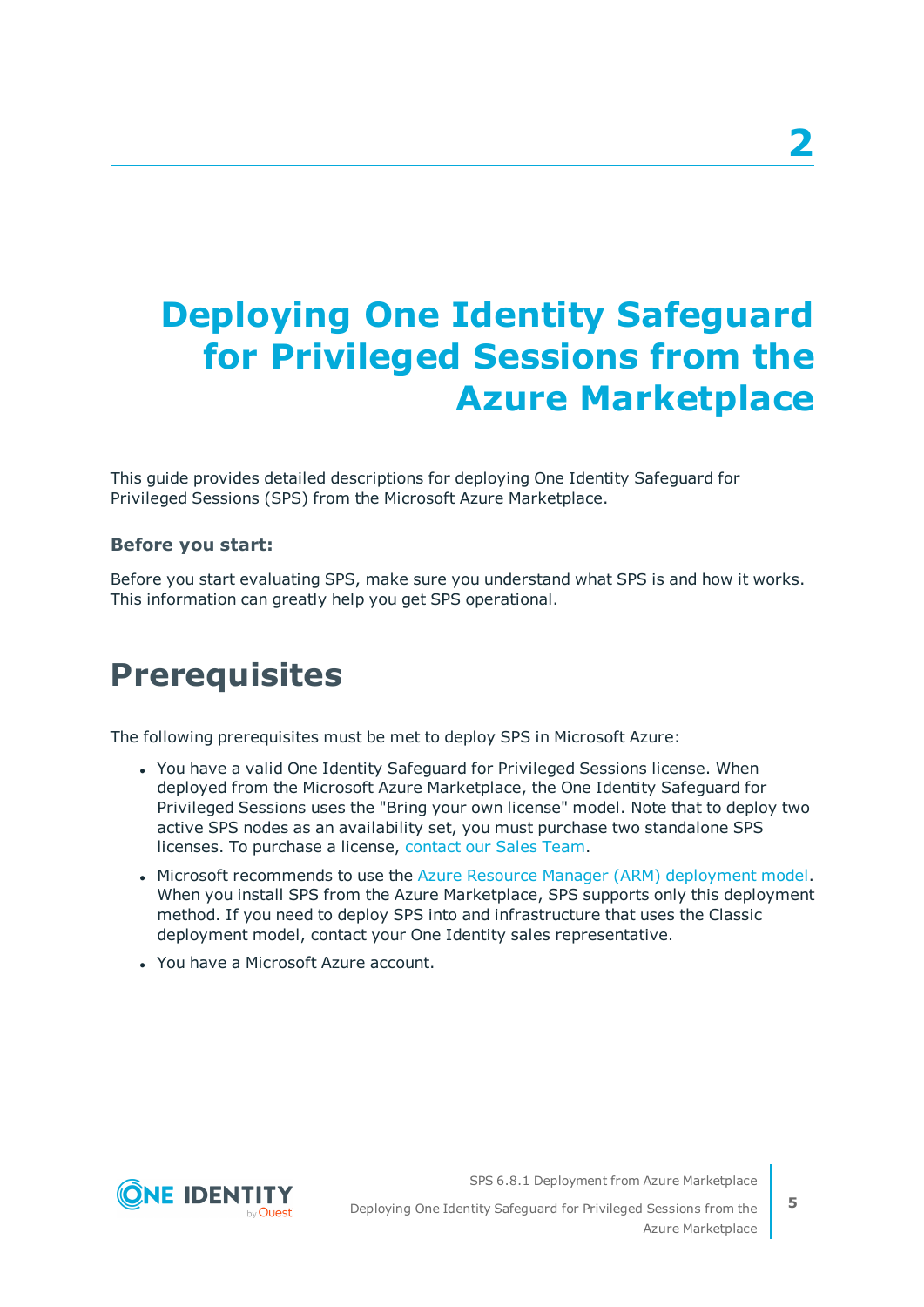# <span id="page-5-0"></span>**Limitations**

The following limitations apply to SPS when you deploy it from the Microsoft Azure Marketplace.

### **A** CAUTION:

**Do not export or import configuration between a physical SPS deployment and a virtual one. Because of the differences and limitations between physical and virtual appliances, configure the virtual appliance from scratch to ensure proper functionality. When you migrate a virtual SPS to another one, you can export and import the configuration.**

- Root login is not available on the console.
- SSH access is only available after you have completed the Welcome Wizard.
- Currently, the data that is entered during the provisioning phase (for example, the username and the IP address) of creating the virtual machine in Azure is not transferred to SPS. Therefore, only the data entered in the Welcome Wizard will be used.
- By default, you can only use Physical interface 1 (eth0) of SPS, with a single IP address. Aside from changing the IP address of SPS, do not modify other interfacerelated settings (additional logical interfaces, IP forwarding, and so on) on the **Basic Settings > Network** page of SPS.

The number of interfaces you can use depends on the size of your Azure VM. If your VM allows you to use multiple interfaces, you can configure multiple interfaces in SPS. For details, see VM with [multiple](https://docs.microsoft.com/en-us/azure/virtual-network/virtual-network-deploy-multinic-classic-ps) NICs.

- **.** The **Seal the box** functionality is not available.
- The High Availability support of SPS was designed to work between two physical SPS appliances. This feature is not available in Azure environments. For further details, see the High Availability and [redundancy](#page-9-0) in Microsoft Azure.
- Due to Azure requirements, an additional 5-minute delay has been added to the boot process. This ensures that the root device appears in the system.
- The size of the hard disk in Azure is 100 Gb. You cannot extend this virtual disk size later, nor can you write to Samba or other disks. In case you run out of disk space, either configure a **Backup policy** and an **Archive policy** if you have a server for this purpose, or configure a **Cleanup policy** that deletes the audit trails at certain time intervals. For details, see "Data and [configuration](https://support.oneidentity.com/technical-documents/safeguard-for-privileged-sessions/6.8.1/administration-guide/basic-settings/data-and-configuration-backups/) backups" in the [Administration](https://support.oneidentity.com/technical-documents/safeguard-for-privileged-sessions/6.8.1/administration-guide/basic-settings/data-and-configuration-backups/) Guide and "Archiving and cleanup" in the [Administration](https://support.oneidentity.com/technical-documents/safeguard-for-privileged-sessions/6.8.1/administration-guide/basic-settings/archiving-and-cleanup/) Guide.
- SPS currently cannot receive its IP address using DHCP. Make sure that:
	- The IP address you have configured in Azure and the IP address that you configure for SPS for the **Physical interface 1** on the Networking settings part of the Welcome Wizard are the same. Otherwise, you will not be able to access SPS.
	- You set the internal IP static on the Network Interfaces tab of the Virtual

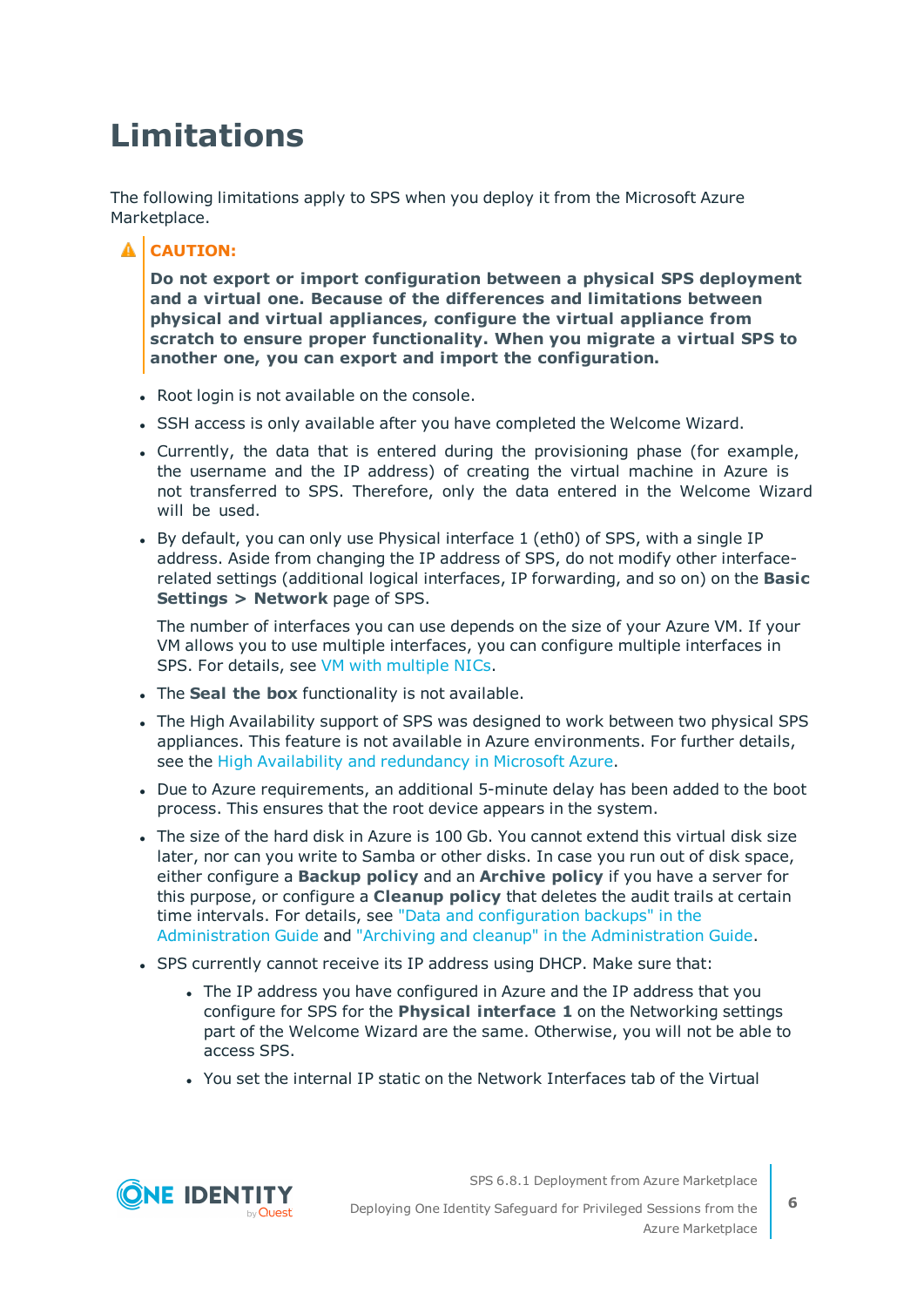Machine.

- Do not assign a public IP address to SPS, use SPS as a component of your internal infrastructure. If you absolutely must configure Welcome Wizard from a publicly accessible IP address, note that SPS will be publicly accessible. If you assign a public IP to the web management interface, consider the following:
	- Select a complex passphrase.
	- Limit access to the management interface based on the source IP address, and make sure that brute-force protection for the administrator web login is enabled (they are enabled by default). For details, see "Configuring user and [administrator](https://support.oneidentity.com/technical-documents/safeguard-for-privileged-sessions/6.8.1/administration-guide/basic-settings/network-settings/configuring-user-and-administrator-login-addresses/) login addresses" in the [Administration](https://support.oneidentity.com/technical-documents/safeguard-for-privileged-sessions/6.8.1/administration-guide/basic-settings/network-settings/configuring-user-and-administrator-login-addresses/) Guide.
	- Configure an email alert or SNMP trap for administrator logon events. For details, see "Configuring e-mail alerts" in the [Administration](https://support.oneidentity.com/technical-documents/safeguard-for-privileged-sessions/6.8.1/administration-guide/basic-settings/ system-logging-snmp-and-e-mail-alerts/configuring-e-mail-alerts/) Guide and "Configuring SNMP alerts" in the [Administration](https://support.oneidentity.com/technical-documents/safeguard-for-privileged-sessions/6.8.1/administration-guide/basic-settings/ system-logging-snmp-and-e-mail-alerts/configuring-snmp-alerts/) Guide.
	- Forward the logs of SPS to a log server (for example, to a [syslog-ng](https://syslog-ng.com/) server, or an [syslog-ng](https://syslog-ng.com/) Store Box appliance) so that if the local logs are compromised, you still have an authentic copy of the original logs.
	- For security reasons, disable SSH access to SPS when it is not needed. Accessing the SPS host directly using SSH is not recommended or supported, except for troubleshooting purposes. If you enable SSH access, restrict the clients that can access SPS based on their source IP address, and make sure that brute-force protection is enabled (they are enabled by default). For details, see ["Enabling](https://support.oneidentity.com/technical-documents/safeguard-for-privileged-sessions/6.8.1/administration-guide/managing-one-identity-safeguard-for-privileged-sessions-sps/accessing-the-one-identity-safeguard-for-privileged-sessions-sps-console/enabling-ssh-access-to-the-one-identity-safeguard-for-privileged-sessions-sps-host/) SSH access to the One Identity [Safeguard](https://support.oneidentity.com/technical-documents/safeguard-for-privileged-sessions/6.8.1/administration-guide/managing-one-identity-safeguard-for-privileged-sessions-sps/accessing-the-one-identity-safeguard-for-privileged-sessions-sps-console/enabling-ssh-access-to-the-one-identity-safeguard-for-privileged-sessions-sps-host/) for Privileged Sessions (SPS) host" in the [Administration](https://support.oneidentity.com/technical-documents/safeguard-for-privileged-sessions/6.8.1/administration-guide/managing-one-identity-safeguard-for-privileged-sessions-sps/accessing-the-one-identity-safeguard-for-privileged-sessions-sps-console/enabling-ssh-access-to-the-one-identity-safeguard-for-privileged-sessions-sps-host/) Guide.
	- To prevent unauthorized access to the audit trail files recorded on SPS, configure proper access control rules for the user groups and encrypt every audit trail. If you use encryption, store your keys in the personal or in the temporary key store. For details, see ["Encrypting](https://support.oneidentity.com/technical-documents/safeguard-for-privileged-sessions/6.8.1/administration-guide/general-connection-settings/audit-policies/encrypting-audit-trails/) audit trails" in the [Administration](https://support.oneidentity.com/technical-documents/safeguard-for-privileged-sessions/6.8.1/administration-guide/general-connection-settings/audit-policies/encrypting-audit-trails/) Guide,
- Upgrading SPS in Azure is the same as upgrading a physical appliance: you have to upload the firmware on the SPS web interface. For detailed instructions, see [Upgrade](https://support.oneidentity.com/technical-documents/safeguard-for-privileged-sessions/6.8.1/upgrade-guide/) Guide.

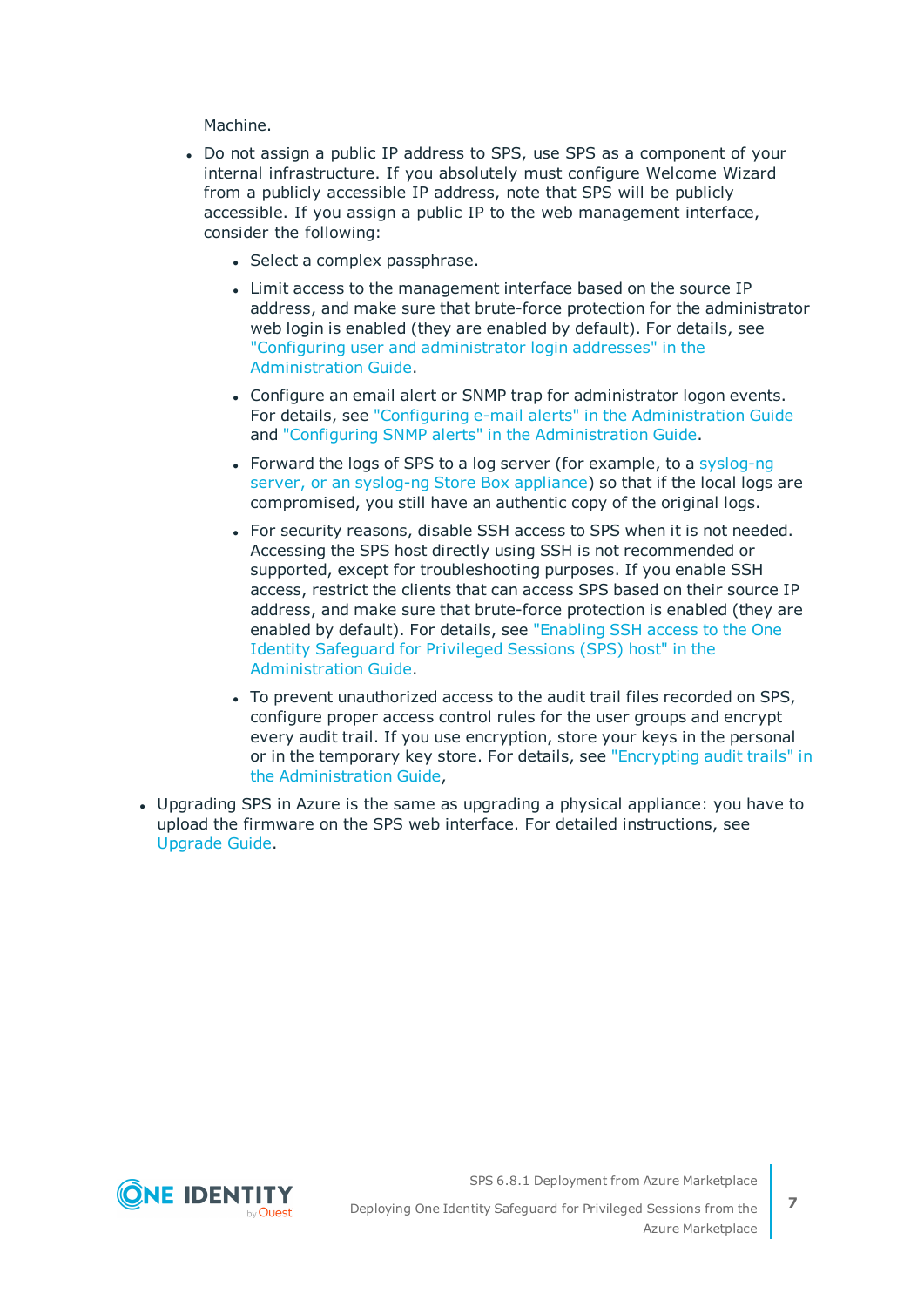## <span id="page-7-0"></span>**Deploy One Identity Safeguard for Privileged Sessions from the Microsoft Azure Marketplace**

### **Purpose:**

The following describes how to have a One Identity Safeguard for Privileged Sessions running in Microsoft Azure.

#### *To have a One Identity Safeguard for Privileged Sessions running in Microsoft Azure*

### 1. **Deploy One Identity Safeguard for Privileged Sessions from the Microsoft Azure Marketplace**

Create and configure a One Identity Safeguard for Privileged Sessions virtual machine (VM) in the Azure portal. For details, see the [Microsoft](https://docs.microsoft.com/en-us/azure/virtual-machines/windows/quick-create-portal) Azure [documentation,](https://docs.microsoft.com/en-us/azure/virtual-machines/windows/quick-create-portal) here we just describe the SPS-specific settings.

- a. Login to the Azure [portal,](https://portal.azure.com/) select **One Identity Safeguard for Privileged Sessions** from the Azure Marketplace, then click **Create**.
- b. Fill the required fields of the **Basics** blade. Note that you must fill the **User name** and **Authentication Password/SSH public key** fields, but SPS will not actually use these settings (SPS will use the parameters you configure in the SPS Welcome Wizard).
- c. Choose a size for the VM. If you want to use this machine in production and need help about sizing or architecture design, contact your One Identity sales representative.

The number of interfaces you can use depends on the size of your Azure VM. If your VM allows you to use multiple interfaces, you can configure multiple interfaces in SPS. For details, see VM with [multiple](https://docs.microsoft.com/en-us/azure/virtual-network/virtual-network-deploy-multinic-classic-ps) NICs.

- d. On the **Settings** blade, disable monitoring.
- e. When the deployment is finished, navigate to the network settings of the new VM in the Azure portal. Change the IP address of the SPS network interface to Static, and note down the IP address and the hostname (you will need it in the SPS Welcome Wizard).
- f. If you want to backup or archive data from SPS into Azure, [create](https://docs.microsoft.com/en-us/azure/storage/files/storage-dotnet-how-to-use-files#use-the-azure-portal-to-manage-a-file-share) an Azure File [Share](https://docs.microsoft.com/en-us/azure/storage/files/storage-dotnet-how-to-use-files#use-the-azure-portal-to-manage-a-file-share). Note down the following information of the file share, because you will need it to configure SPS backups and archiving: URL, Username, Password.

### **A** CAUTION:

**If you have multiple SPS VMs, make sure to use a separate file share for each SPS.**

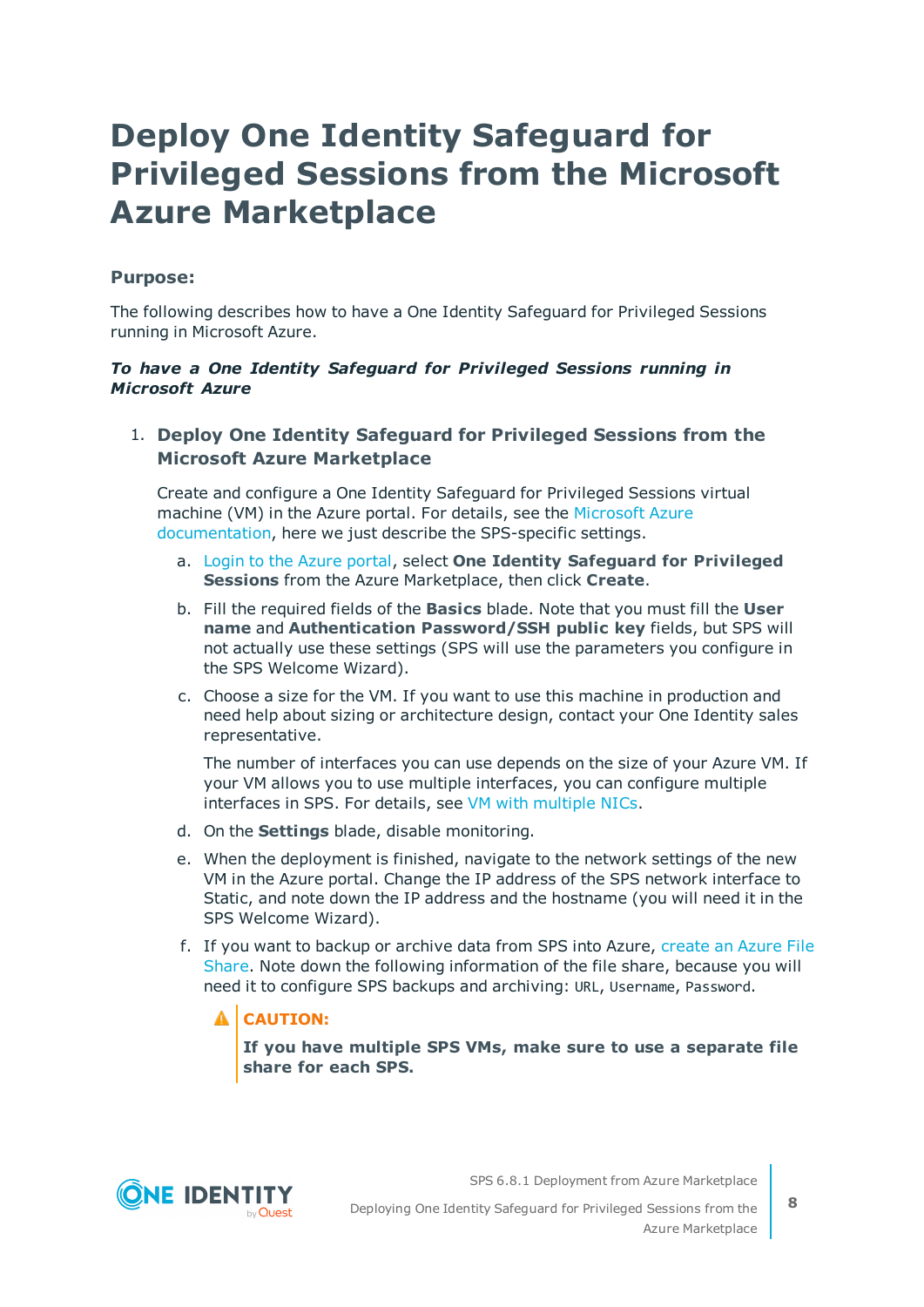### 2. **Complete the SPS Welcome Wizard**

Complete the SPS Welcome Wizard (for details, see ["Configuring](https://support.oneidentity.com/technical-documents/safeguard-for-privileged-sessions/6.8.1/administration-guide/the-welcome-wizard-and-the-first-login/configuring-one-identity-safeguard-for-privileged-sessions-sps-with-the-welcome-wizard/) One Identity [Safeguard](https://support.oneidentity.com/technical-documents/safeguard-for-privileged-sessions/6.8.1/administration-guide/the-welcome-wizard-and-the-first-login/configuring-one-identity-safeguard-for-privileged-sessions-sps-with-the-welcome-wizard/) for Privileged Sessions (SPS) with the Welcome Wizard" in the [Administration](https://support.oneidentity.com/technical-documents/safeguard-for-privileged-sessions/6.8.1/administration-guide/the-welcome-wizard-and-the-first-login/configuring-one-identity-safeguard-for-privileged-sessions-sps-with-the-welcome-wizard/) Guide). Note the following points specific for Azure deployments. When configuring the network settings of SPS note the following points.

#### A **CAUTION:**

**Do not export or import configuration between a physical SPS deployment and a virtual one. Because of the differences and limitations between physical and virtual appliances, configure the virtual appliance from scratch to ensure proper functionality. When you migrate a virtual SPS to another one, you can export and import the configuration.**

- a. Into the **Physical interface EXT or 1 — IP address** field, enter the static IP address of the SPS VM that you set on the Azure portal.
- b. **Default GW**: The default gateway is usually the first address in a subnet (for example, if your subnet is 10.7.0.0/24, then the gateway will be 10.7.0.1).
- c. **Hostname**: Use the hostname you have configured for the SPS VM on the Azure portal.
- d. **DNS server**: You can use any DNS server that the SPS VM can access, even public ones.

#### 3. **Configure SPS**

Login to SPS and configure it.

- a. Configure backups for SPS. For backup and archiving purposes One Identity recommends the built-in file shares of Azure. For details on configuring backups, see "Data and configuration backups" in the [Administration](https://support.oneidentity.com/technical-documents/safeguard-for-privileged-sessions/6.8.1/administration-guide/basic-settings/data-and-configuration-backups/) Guide.
- b. Configure archiving for SPS. For backup and archiving purposes One Identity recommends the built-in file shares of Azure. For details on configuring backups, see "Archiving and cleanup" in the [Administration](https://support.oneidentity.com/technical-documents/safeguard-for-privileged-sessions/6.8.1/administration-guide/basic-settings/archiving-and-cleanup/) Guide. Configuring Archiving policy is highly recommended: because if the disk of the VM fills up, SPS stops working.
- c. Configure a server: set up a host that is on the same subnet as SPS, and enable Remote Desktop (RDP) or Secure Shell (SSH) access to it.
- d. Configure a connection on SPS to forward the incoming RDP or Secure Shell (SSH) connection to the host and establish a connection to the host. See "Logging in to One Identity [Safeguard](https://support.oneidentity.com/technical-documents/safeguard-for-privileged-sessions/6.8.1/administration-guide/the-welcome-wizard-and-the-first-login/logging-in-to-one-identity-safeguard-for-privileged-sessions-sps-and-configuring-the-first-connection/) for Privileged Sessions (SPS) and configuring the first connection" in the [Administration](https://support.oneidentity.com/technical-documents/safeguard-for-privileged-sessions/6.8.1/administration-guide/the-welcome-wizard-and-the-first-login/logging-in-to-one-identity-safeguard-for-privileged-sessions-sps-and-configuring-the-first-connection/) Guide for details.
- e. Replay your session in the browser. See ["Replaying](https://support.oneidentity.com/technical-documents/safeguard-for-privileged-sessions/6.8.1/administration-guide/using-the-search-interface/replaying-audit-trails-in-your-browser/) audit trails in your browser" in the [Administration](https://support.oneidentity.com/technical-documents/safeguard-for-privileged-sessions/6.8.1/administration-guide/using-the-search-interface/replaying-audit-trails-in-your-browser/) Guide for details.

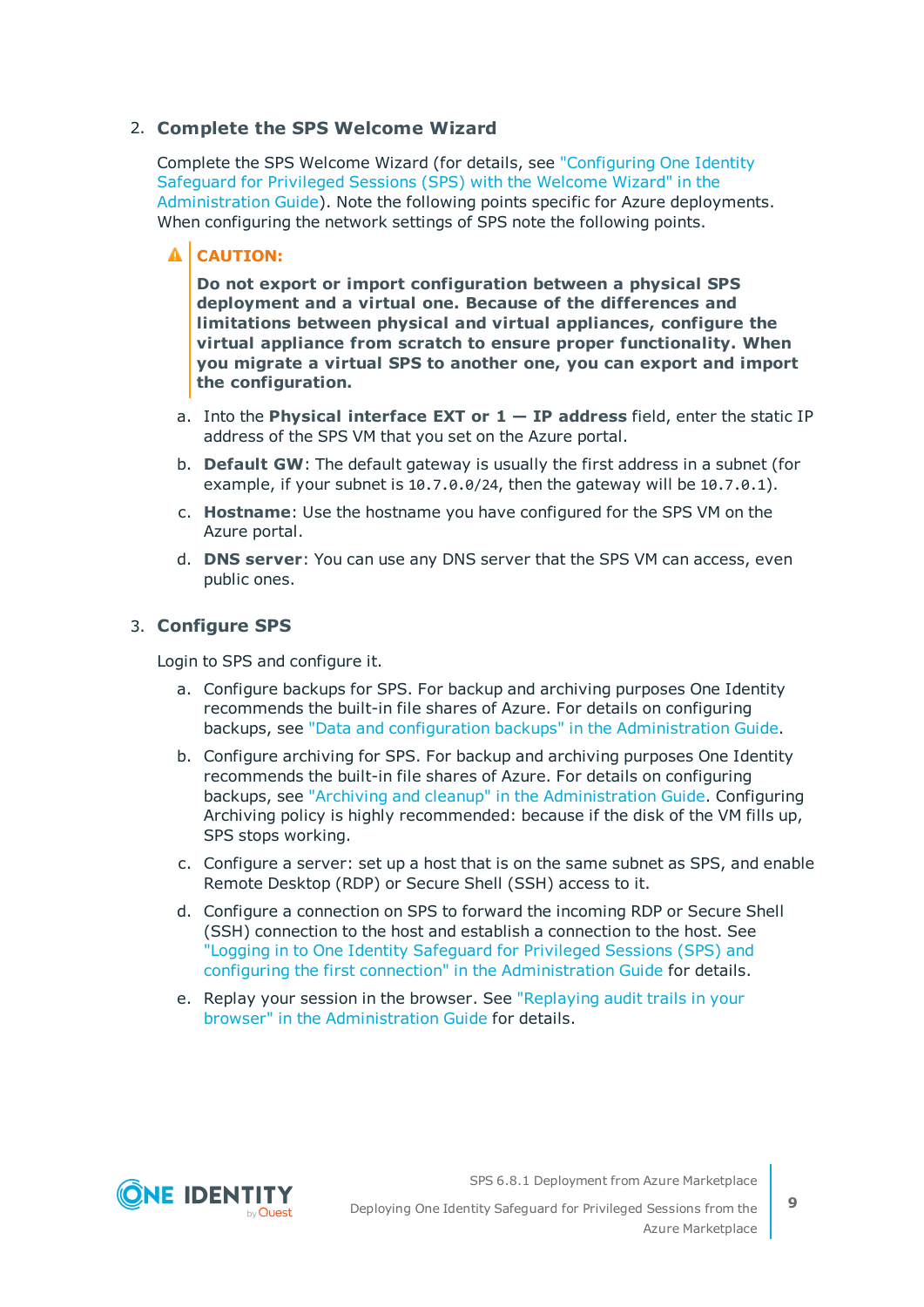In case you have questions about SPS, or need assistance, contact your One Identity representative.

## <span id="page-9-0"></span>**High Availability and redundancy in Microsoft Azure**

In a Microsoft Azure deployment, the high-availability and redundancy of the SPS appliance is provided by the Microsoft Azure infrastructure, according to the Azure [Storage](https://azure.microsoft.com/en-us/support/legal/sla/storage/v1_1/) SLA.

### <span id="page-9-1"></span>**Redundancy**

The data in your Microsoft Azure storage account is always replicated to ensure durability and high availability, meeting the Azure Storage SLA. The exact type of replication depends on your storage account settings, but every disk is stored in 3 copies.

For details, see Locally [redundant](https://docs.microsoft.com/en-us/azure/storage/common/storage-redundancy#locally-redundant-storage) storage in the *Azure Storage replication* document, and Service Healing - [Auto-recovery](https://azure.microsoft.com/en-us/blog/service-healing-auto-recovery-of-virtual-machines/) of Virtual Machines.

### <span id="page-9-2"></span>**High Availability**

If a hardware failure occurs, Azure moves the Virtual Machine to another location and restarts it in 5-15 minutes. In case you require higher SLA, you are recommended to deploy two standalone SPS nodes into an availability set. Note that to deploy two active SPS nodes as an availability set, you must purchase two standalone SPS licenses.

For details, see Locally [redundant](https://docs.microsoft.com/en-us/azure/storage/common/storage-redundancy#locally-redundant-storage) storage in the *Azure Storage replication* document, and Service Healing - [Auto-recovery](https://azure.microsoft.com/en-us/blog/service-healing-auto-recovery-of-virtual-machines/) of Virtual Machines.